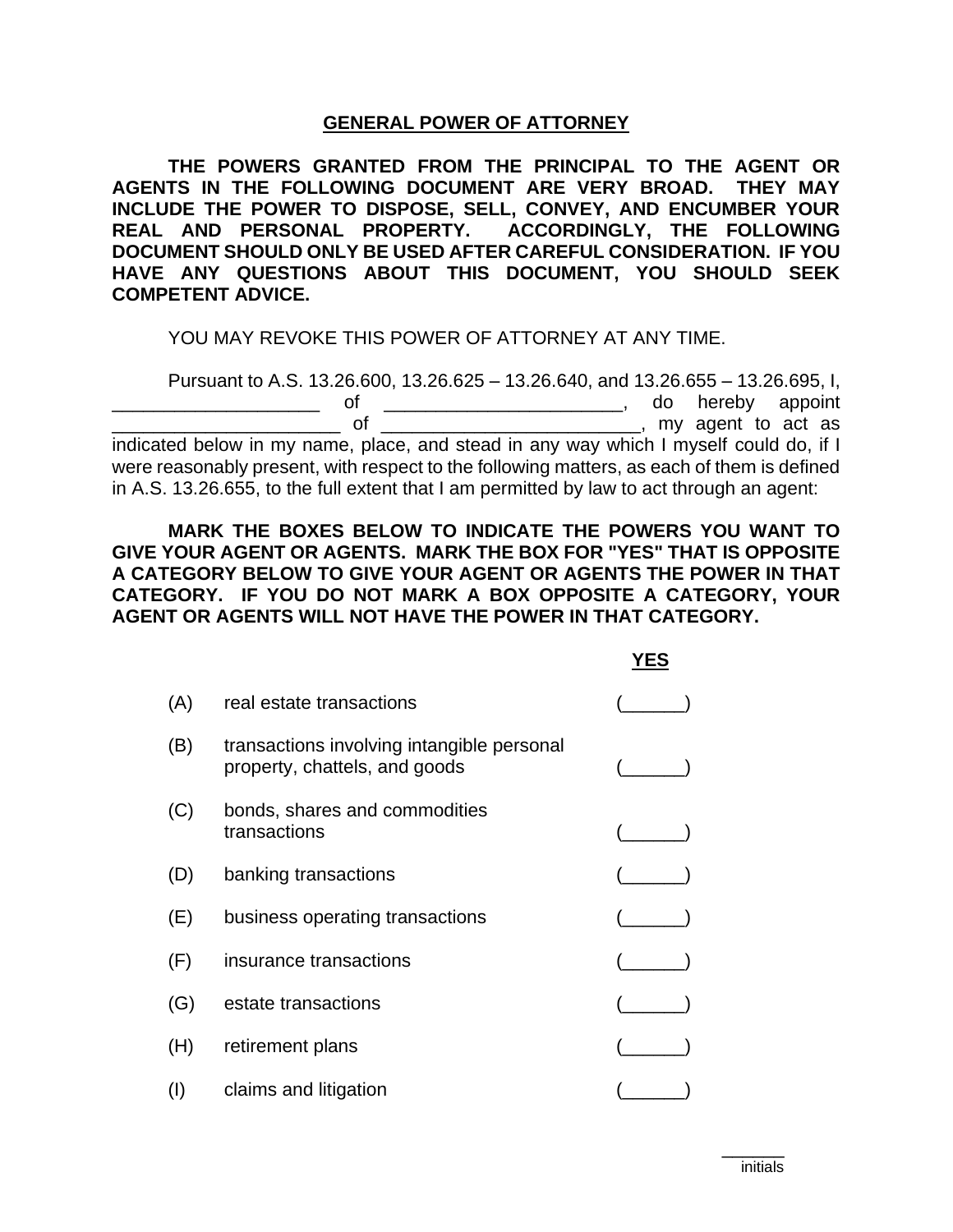| $(\mathsf{J})$ | personal relationships and affairs                                                                             |  |
|----------------|----------------------------------------------------------------------------------------------------------------|--|
| (K)            | benefits from government programs<br>and civil or military service                                             |  |
| (L)            | health care services including disclosure of<br>and access to medical information in<br>accordance with HIPAA; |  |
| (M)            | records, reports, and statements                                                                               |  |
| (N)            | voter registration and absentee ballot<br>requests                                                             |  |
| (O)            | all other matters, including those specified<br>as follows:                                                    |  |
|                |                                                                                                                |  |

### **GRANT OF SPECIFIC AUTHORITY (OPTIONAL)**

### **The agent or agents you have appointed WILL NOT have the power to do any of the following acts UNLESS you MARK the box opposite that category:**

- ( ) create, amend, revoke or terminate an inter vivos trust;
- ( $\Box$ ) make a gift, subject to the limitations of AS 13.26.655(q) and any special instructions in this power of attorney;
- (
(
(  $\Box$ ) create or change a beneficiary designation;
- ( ) revoke a transfer on death deed made under AS 13.48;
- ( ) create or change rights of survivorship;
- $($ ) delegate authority granted under the power of attorney;
- ( ) waive the principal's right to be a beneficiary of a joint and survivor annuity, including a survivor benefit under a retirement plan;
- (\_) exercise fiduciary powers that the principal has authority to delegate.

\_\_\_\_\_\_\_\_\_\_\_\_\_ \_\_\_\_\_\_\_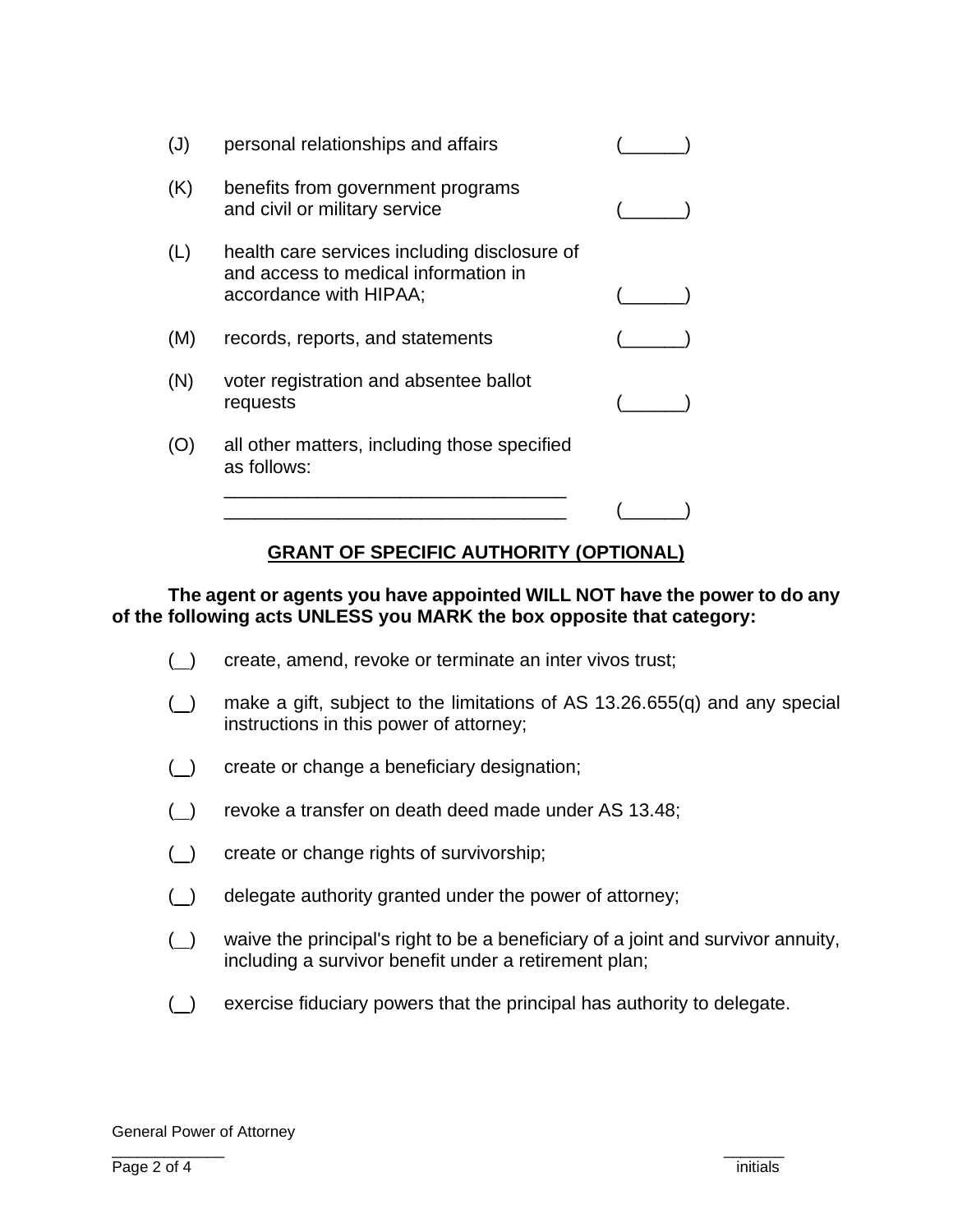### **TO INDICATE WHEN THIS DOCUMENT SHALL BECOME EFFECTIVE, MARK ONE OF THE FOLLOWING:**

- This document shall become effective upon the date of my signature.
- (\_\_\_\_) This document shall become effective upon the date of my incapacity and shall not otherwise be affected by my incapacity. **I understand that my incapacity can only be established by the signed affidavit of one or two physicians pursuant to Alaska Statute 13.26.680. I direct my agent to review this statute and seek legal advice, as needed.**

## **IF YOU HAVE INDICATED THAT THIS DOCUMENT SHALL BECOME EFFECTIVE ON THE DATE OF YOUR SIGNATURE, MARK ONE OF THE FOLLOWING:**

- (\_\_\_\_) This document shall not be affected by my subsequent incapacity.
- (\_\_\_\_) This document shall be revoked by my subsequent incapacity.

## **IF YOU HAVE INDICATED THAT THIS DOCUMENT SHALL BECOME EFFECTIVE UPON THE DATE OF YOUR SIGNATURE AND WANT TO LIMIT THE TERM OF THIS DOCUMENT, COMPLETE THE FOLLOWING:**

This document shall continue in effect until it is revoked in writing.

# **NOTICE OF REVOCATION OF THE POWERS GRANTED IN THIS DOCUMENT**

You may revoke one or more of the powers granted in this document. Unless otherwise provided in this document, you may revoke a specific power granted in this power of attorney by completing a special power of attorney that includes the specific power in this document that you want to revoke. Unless otherwise provided in this document, you may revoke all the powers granted in this power of attorney by completing a subsequent power of attorney.

# **NOTICE TO THIRD PARTIES**

A third party who relies on the reasonable representations of an agent as to a matter relating to a power granted by a properly executed statutory form power of attorney does not incur any liability to the principal or to the principal's heirs, assigns, or estate as a result of permitting the agent to exercise the authority granted by the power of attorney. A third party who fails to honor a properly executed statutory form power of attorney may be liable to the principal, the agent, the principal's heirs, assigns, or estate for a civil penalty, plus damages, costs, and fees associated with the failure to comply with the statutory form power of attorney. If the power of attorney is one which becomes effective

General Power of Attorney \_\_\_\_\_\_\_\_\_\_\_\_\_ \_\_\_\_\_\_\_